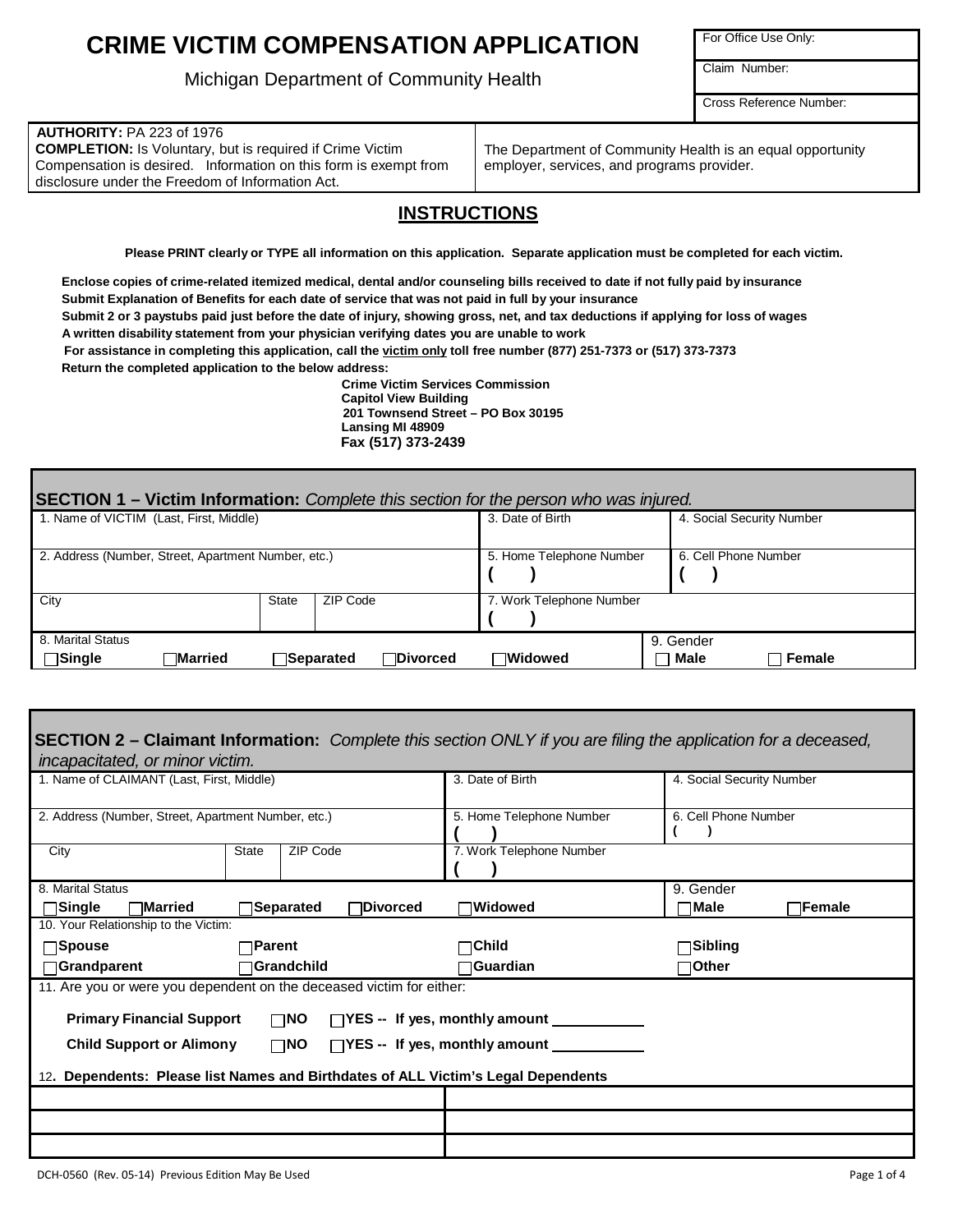| <b>SECTION 3 – Crime Information:</b> Complete this section and provide a copy of the Police Report if available.                                                                                                                     |                                                                                                                                            |                                                                           |                                                   |                                     |  |
|---------------------------------------------------------------------------------------------------------------------------------------------------------------------------------------------------------------------------------------|--------------------------------------------------------------------------------------------------------------------------------------------|---------------------------------------------------------------------------|---------------------------------------------------|-------------------------------------|--|
| 1. Type of Crime (Check ONLY ONE)                                                                                                                                                                                                     |                                                                                                                                            |                                                                           |                                                   |                                     |  |
| $\Box$ Arson<br>$\Box$ Homicide<br>□Sexual Assault                                                                                                                                                                                    | $\bigcap$ Assault<br><b>Kidnapping</b><br>$\Box$ Terrorism                                                                                 | $\Box$ Child Abuse<br><b>Notor Vehicle Accident</b><br>□Human Trafficking | $\Box$ dwi / dui<br>∏Robbery<br>□ Other (explain) |                                     |  |
| 2. Was the person who caused the injury the victim's spouse, former spouse, an individual with<br>whom the victim had a child in common, or a resident or former resident of the victim's<br>$\Box$ YES<br>$\square$ NO<br>household? |                                                                                                                                            |                                                                           |                                                   |                                     |  |
| 3. Date of Crime                                                                                                                                                                                                                      |                                                                                                                                            |                                                                           | 5. County in which Crime Occurred                 |                                     |  |
| 6. Police or Sheriff Agency to which crime was reported                                                                                                                                                                               |                                                                                                                                            |                                                                           |                                                   | 7. Incident Number                  |  |
| 8. Location of Crime (Number and Street)                                                                                                                                                                                              |                                                                                                                                            | City                                                                      | <b>State</b>                                      | ZIP Code                            |  |
| 9. Describe the Physical Injuries that resulted from this crime:<br>10. Brief Description of Crime:                                                                                                                                   |                                                                                                                                            |                                                                           |                                                   |                                     |  |
| 11. If the crime was NOT reported to Police/Sheriff within 48 hours, please explain the reason for the delay:                                                                                                                         |                                                                                                                                            |                                                                           |                                                   |                                     |  |
| 12. If you are NOT filing this claim within 1 year of the crime, please explain the reason for the delay:                                                                                                                             |                                                                                                                                            |                                                                           |                                                   |                                     |  |
|                                                                                                                                                                                                                                       | <b>SECTION 4 - Restitution and Recovery Information:</b><br>Complete this section, providing all information you currently have available. |                                                                           |                                                   |                                     |  |
| 1. Name of Offender(s) if known                                                                                                                                                                                                       |                                                                                                                                            |                                                                           |                                                   |                                     |  |
| 2. Has the Offender(s) been charged in court?<br>TYES (If YES, complete questions 3 & 4)<br>ΠNΟ<br>⊓UNKNOWN<br>3. Name of Court<br>4. Court Case Number                                                                               |                                                                                                                                            |                                                                           |                                                   |                                     |  |
| 5. Did the court order the offender to pay restitution to you?<br>□YES (If YES, complete questions 6, 7, & 8)<br>6. Restitution Order Date                                                                                            | 7. Court Case Number                                                                                                                       | $\Box$ NO                                                                 | \$                                                | $\Box$ unknown<br>8. Amount Ordered |  |

| 9. Have you filed, or do you intend to file a civil court action? |                                 |                |
|-------------------------------------------------------------------|---------------------------------|----------------|
| $\Box$ YES (If YES, complete questions 10, 11, 12, & 13)          | ∃NO                             |                |
| 10. Have you settled with a third party regarding this case?      |                                 |                |
| $\neg$ YES                                                        | ר⊓O                             | $\Box$ unknown |
|                                                                   |                                 |                |
| 11. Name of Attorney                                              | 12. Attorney's Telephone Number |                |

| SECTION 5 – Statistical Information for Crime Victim Program: For statistical purposes only. Completion of this |                                                                       |                              |                             |  |  |
|-----------------------------------------------------------------------------------------------------------------|-----------------------------------------------------------------------|------------------------------|-----------------------------|--|--|
| section is strictly voluntary.                                                                                  |                                                                       |                              |                             |  |  |
| 1. Please tell us how you first found out about the Crime Victim's Compensation Program:                        |                                                                       |                              |                             |  |  |
| □Prosecuting Attorney                                                                                           | $\sqcap$ Medical Provider<br>□Media, Brochure, or Poster<br>⊟Attornev |                              |                             |  |  |
| $\Box$ Police / Sheriff                                                                                         | <b>Nictim Service Agency</b>                                          | <b>Triend / Acquaintance</b> | ⊓Other                      |  |  |
| 2. Race / Ethnic Background:                                                                                    |                                                                       |                              | 3. If Disabled, check one   |  |  |
| $\square$ White                                                                                                 | <b>่</b> าBlack                                                       | $\Box$ Hispanic              | □BEFORE Crime               |  |  |
| □ Asian / Pacific Islander                                                                                      | <b>Namerican Indian</b>                                               | <b>Nulti-racial</b>          | □ As a RESULT of this crime |  |  |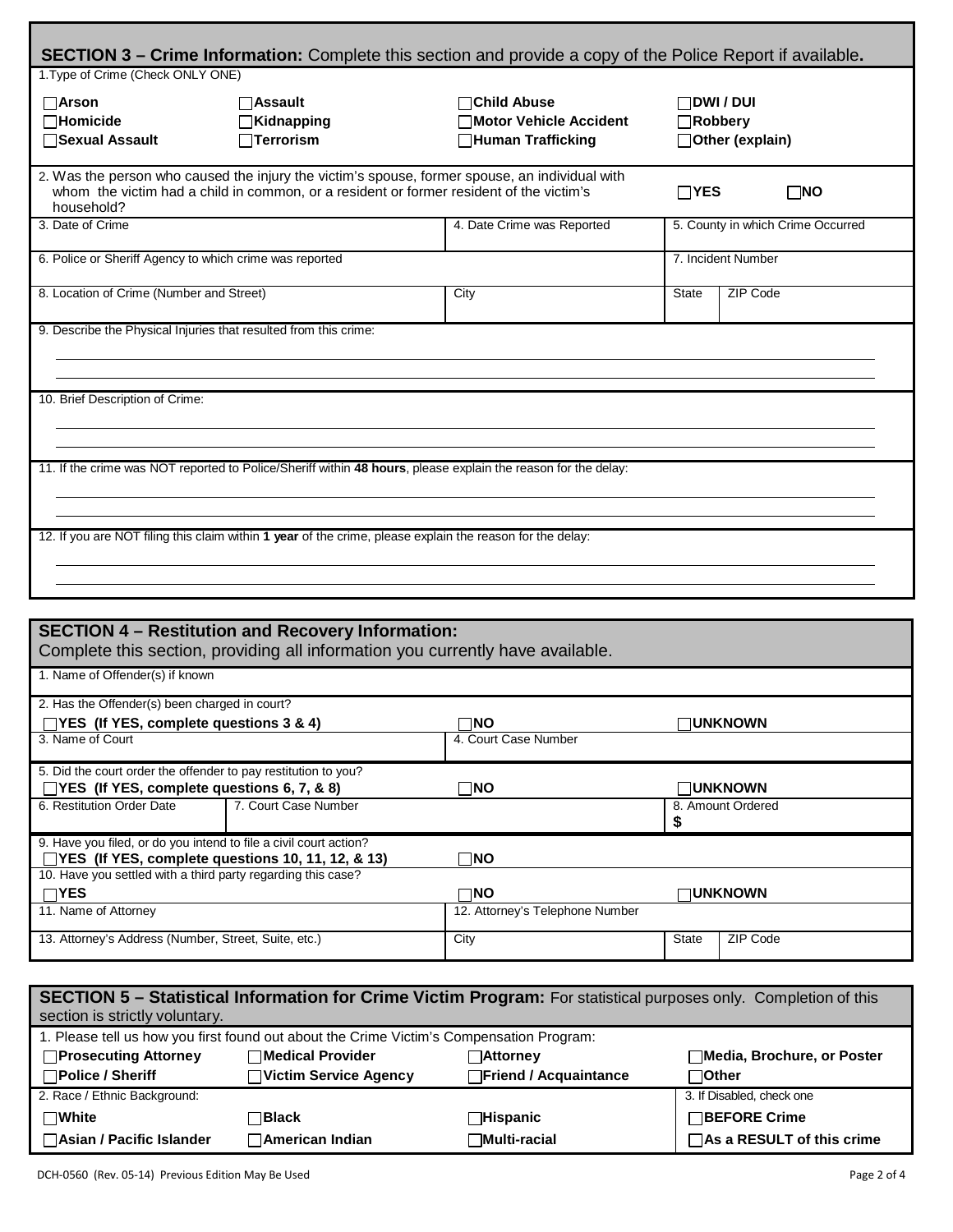| SECTION 6 - Claim Determination Information: Check the Type of Compensation Benefits you are requesting.                                                                                                                              |                                                                                                                                                                                                                                                         |  |
|---------------------------------------------------------------------------------------------------------------------------------------------------------------------------------------------------------------------------------------|---------------------------------------------------------------------------------------------------------------------------------------------------------------------------------------------------------------------------------------------------------|--|
| 1. Medical Expense Benefits for the Victim<br>□ Loss of Earnings Benefits for the Victim<br>$\Box$ Counseling<br>□Grief Counseling for homicide only                                                                                  | Funeral Benefits for the Survivor(s)<br>□Loss of Support Benefits for the Survivor(s)<br>□Crime Scene Clean-Up for homicide only                                                                                                                        |  |
| 2. Have you or will you suffer a minimum out-of-pocket loss of \$200?<br>$\Box$ NO<br><b>IYES</b>                                                                                                                                     | 3. Have you lost at least 2 continuous weeks of earnings?<br>$\square$ NO<br>$\sqcap$ YES                                                                                                                                                               |  |
| 4. Is your injury the result of a Criminal Sexual Assault?                                                                                                                                                                            | 5. Are you Retired by reason of Age or Disability?                                                                                                                                                                                                      |  |
| $\square$ NO<br>$\sqcap$ YES                                                                                                                                                                                                          | $\Box$ NO<br>$\sqcap$ YES                                                                                                                                                                                                                               |  |
|                                                                                                                                                                                                                                       |                                                                                                                                                                                                                                                         |  |
| SECTION 7 - If you are applying for MEDICAL, DENTAL, COUNSELING, please complete this section,                                                                                                                                        |                                                                                                                                                                                                                                                         |  |
| otherwise skip to Section 8: Please enclose all itemized medical bills.                                                                                                                                                               |                                                                                                                                                                                                                                                         |  |
| 1. Please indicate which of the following sources (if any) are available to pay any medical bills or out-of-pocket expenses: (check ALL that apply)                                                                                   |                                                                                                                                                                                                                                                         |  |
| Please attach any "Explanation of Benefits" statements that you have received to date.                                                                                                                                                |                                                                                                                                                                                                                                                         |  |
| Health Insurance<br>Dental/Vision Insurance<br><b>Medicare</b><br><b>Workers Compensation</b>                                                                                                                                         | Veterans Administration<br>Medicaid<br><b>State Medical Plan</b><br><b>NONE OF THESE</b>                                                                                                                                                                |  |
| <b>Automobile Insurance</b><br><b>Homeowners Insurance</b>                                                                                                                                                                            | <b>Other Public Assistance</b><br>OTHER (explain in #2)                                                                                                                                                                                                 |  |
| 2. Did the victim receive charity care, payments, donations, or other insurance settlement from any other source due to this incident:<br>If yes, explain:                                                                            | <b>IYES</b><br><b>NO</b>                                                                                                                                                                                                                                |  |
| 3. Will Additional Medical Treatment be Required? (Please explain):                                                                                                                                                                   |                                                                                                                                                                                                                                                         |  |
| 4. Name of Primary Medical Insurer:                                                                                                                                                                                                   |                                                                                                                                                                                                                                                         |  |
|                                                                                                                                                                                                                                       |                                                                                                                                                                                                                                                         |  |
|                                                                                                                                                                                                                                       | SECTION 8 - If you are applying for FUNERAL EXPENSES, GRIEF COUNSELING, CRIME SCENE CLEAN-<br>UP, LOSS OF SUPPORT: Please complete this section, otherwise skip to Section 9. Please include itemized bills.                                            |  |
| 1. Please indicate which of the following sources (if any) are available to pay any bills or out-of-pocket expenses: (check ALL that apply)<br>Please attach any "Explanation of Benefits" statements that you have received to date. |                                                                                                                                                                                                                                                         |  |
| $\Box$ Life Insurance<br><b>Health Insurance</b><br><b>State Emergency Relief</b><br>□ Workers Compensation                                                                                                                           | <b>Social Security Death</b><br><b>Homeowners Insurance</b><br>$\Box$ Automobile Insurance<br><b>Other</b>                                                                                                                                              |  |
| 2. Did you receive donations or other money from any other resource due to this incident:                                                                                                                                             | No<br>$\Box$ Yes (If yes, please explain below:)                                                                                                                                                                                                        |  |
|                                                                                                                                                                                                                                       |                                                                                                                                                                                                                                                         |  |
| SECTION 9 - If you are applying for LOSS OF EARNINGS: If the victim was working, was disabled for 2<br>continuous weeks, and had taxable income, please complete this section, otherwise skip to section 10.                          |                                                                                                                                                                                                                                                         |  |
| Attach pay stubs showing gross, net, and tax deductions for the victim's earnings at the time of the crime.<br>crime, if available.                                                                                                   | If at least 2 continuous weeks of work were missed, attach a doctor's letter verifying this absence and the reason why.<br>If the victim is / was self-employed, attach copies of income tax returns for the year before the crime, and the year of the |  |
| 1. Victim's Employer Name                                                                                                                                                                                                             | 3. Supervisor's Name                                                                                                                                                                                                                                    |  |

| 1. Victim's Employer Name                                                                    |                   |  | 3. Supervisor's Name                                    |
|----------------------------------------------------------------------------------------------|-------------------|--|---------------------------------------------------------|
| 2. Employer's Street Address                                                                 |                   |  | 4. Supervisor's Telephone Number                        |
| City                                                                                         | ZIP Code<br>State |  | 5. Dates absent from work due to crime related injuries |
|                                                                                              |                   |  | To:<br>From:                                            |
| 6. Name of Doctor who will verify Medical Disability                                         |                   |  | 7. Doctor's Telephone Number                            |
| 8. Please indicate which of the following sources are available to pay for loss of earnings: |                   |  |                                                         |
| □Long or Short term disability                                                               |                   |  | $\Box$ Workers' Compensation                            |
| <b>∃Social Security</b>                                                                      |                   |  | ∃Other                                                  |
|                                                                                              |                   |  |                                                         |

**SECTION 10 – Income Information:** Indicate YOUR HOUSEHOLD INCOME. If Parent or Guardian of a deceased, incapacitated, or minor victim, complete this section showing the CLAIMANT'S Income.

| 1. Annual Household Income – We cannot<br>accept zero | IMPORTANT: Completion of this section is required for ALL Applicants. |
|-------------------------------------------------------|-----------------------------------------------------------------------|
|                                                       | We cannot accept zero.                                                |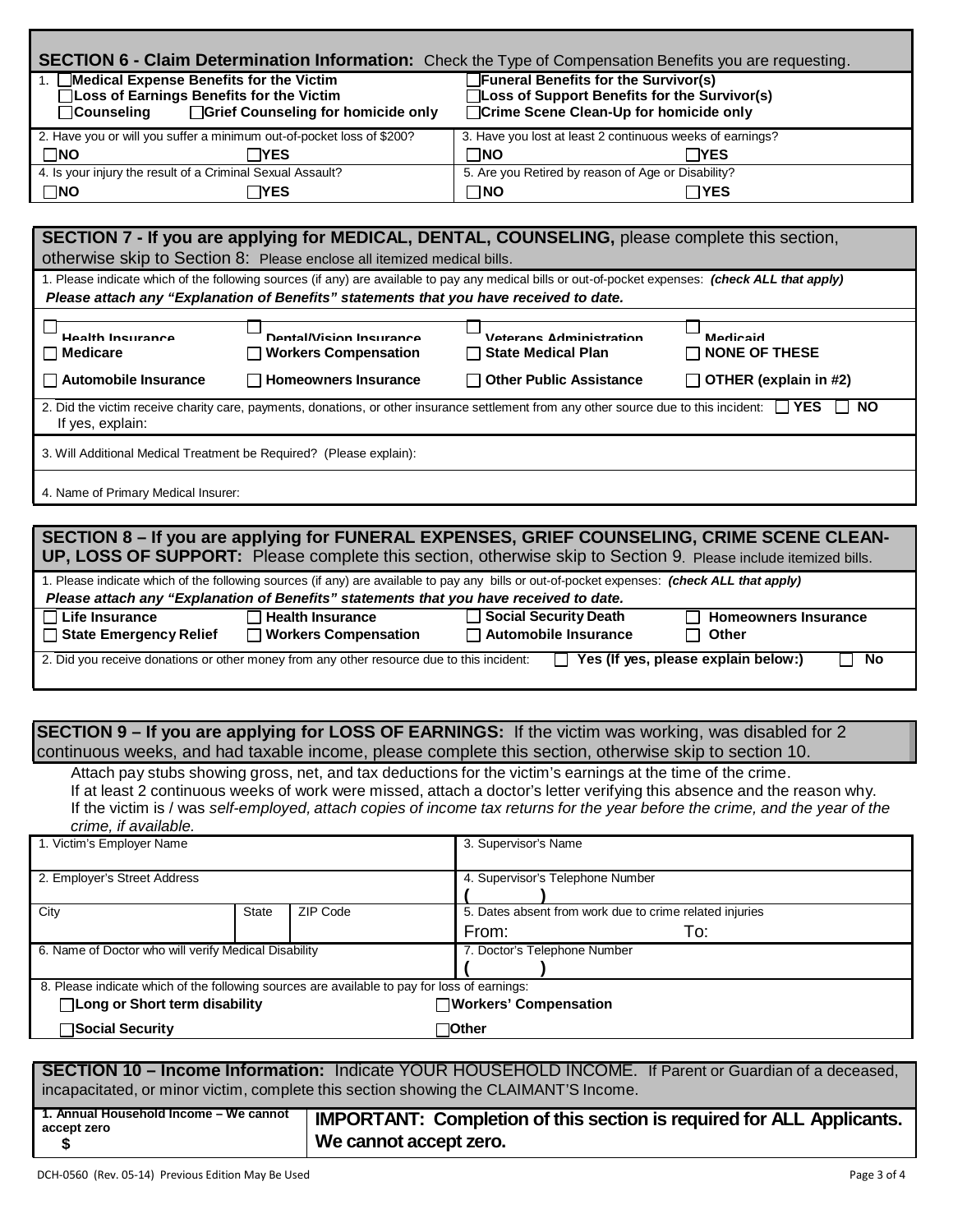# *AUTHORIZATION AND AGREEMENTS*

*Name of Victim:*

Please print

*Name of Claimant:* 

Please print

**WARNING:** Falsely presenting facts and circumstances to this commission, with the intent to defraud or cheat, may be a crime if compensation is awarded.

You DO NOT need an attorney to file a claim. If an attorney represents you in this claim, the attorney MUST file a Letter **of Appearance with this application.**

### *Your Signature Below indicates your Understanding and Agreement to the following:*

#### **AUTHORIZATION FOR RELEASE OF INFORMATION:**

I authorize any hospital, doctor, counselor, or other treatment provider who attended

(Name of Victim); any funeral director or other person who rendered services; any employer; any police or other local government agency, including State and Federal revenue services; any insurance company; or other organization having knowledge; to furnish to the Michigan Crime Victim Services Commission, or its representative, all information concerning the incident which led to the victim's personal injury or death, and the claim made for compensation, including treatment, employment, insurance, or third-party payer information.

#### **REPAYMENT REQUIREMENT:**

I understand that payment by the victim compensation program is payment of last resort. If I receive a payment from another source for the same expenses, the State of Michigan is entitled to reimbursement up to the amount of any compensation awarded to me through the Crime Victim Services Commission. I also understand that my providers may be paid directly for debts that I owe.

#### **FINANCIAL HARDSHIP:**

I understand that my eligibility for crime victim's compensation required that losses represent a serious financial hardship for me. I attest that there are no other financial resources or income available to me. I attest that un-reimbursed losses claimed in this application will cause me serious financial hardship.

#### **DECLARATION:**

I declare, under penalty of perjury, information on this form is true, correct, and complete to the best of my knowledge and belief.

| Claimant's Signature | Date of Signature | NOTE: A photocopy of this authorization is as effective<br>and valid as the original. |
|----------------------|-------------------|---------------------------------------------------------------------------------------|

### **RETURN COMPLETED, SIGNED APPLICATION AND SUPPORTING DOCUMENTATION TO:**

 **CRIME VICTIM SERVICES COMMISSION Capitol View Building 201 Townsend Street PO Box 30195 Lansing, MI 48909 FAX (517) 373-2439**

**For Assistance Call: Victim only toll free (877) 251-7373 All others: (517) 373-7373**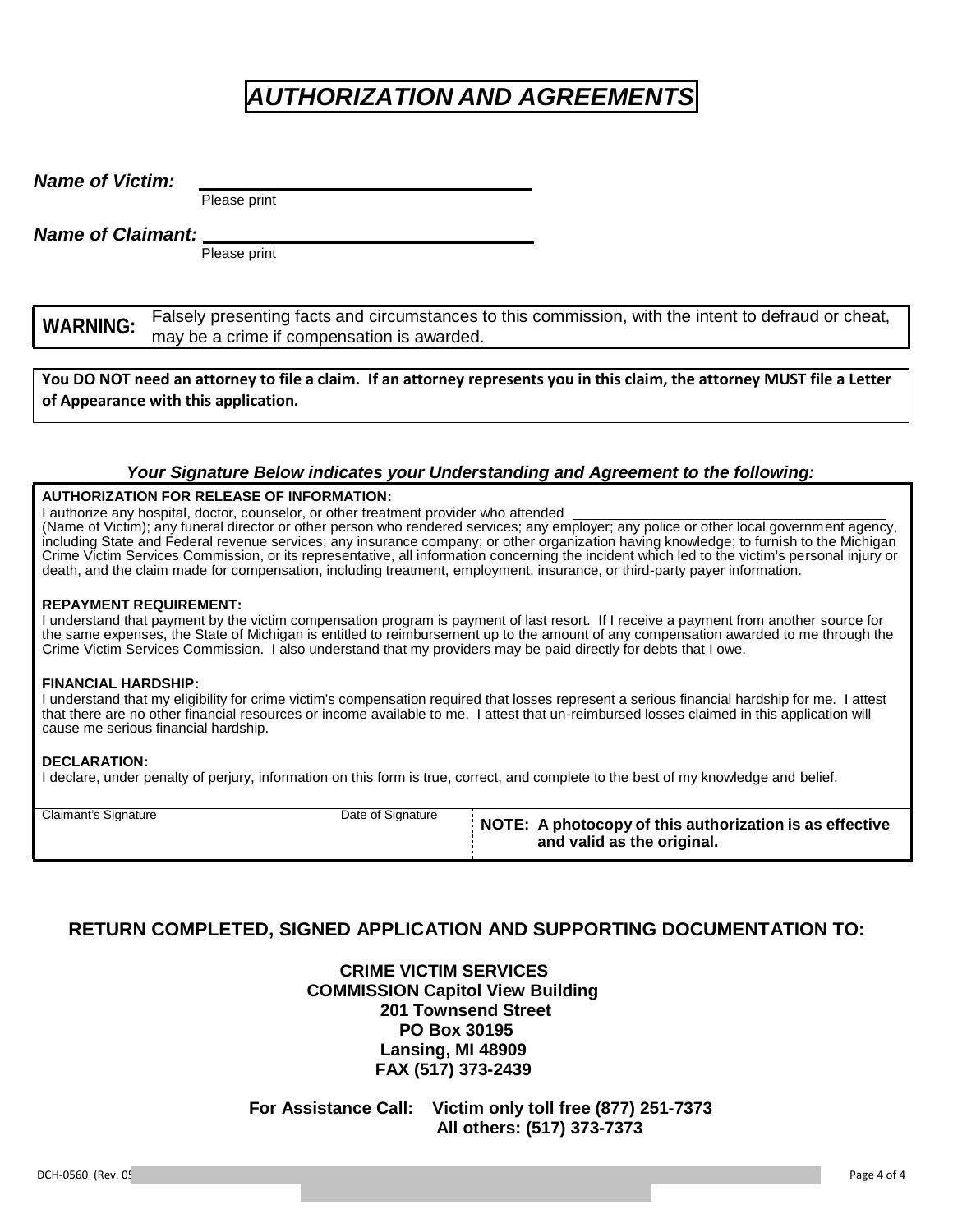### **STATE OF MICHIGAN DEPARTMENT OF HEALTH AND HUMAN SERVICES CRIME VICTIM SERVICES COMMISSION**

### **COMPENSATION CHECKLIST**

**Phone:** (517) 373-7373 • **Fax:** (517) 373-2439 • **Victims Only Line:** (877) 251-7373 **Mailing Address:** Crime Victim Services, Capitol View Building, 201 Townsend Street, PO Box 30195, Lansing MI 48909

**Please be advised that additional information may be necessary at a later date in the application process Processing of an application may take 12 to 16 weeks**

**Please make sure that you have answered all sections of the application** Use the checklist below for the specific compensation you are requesting

## **For All Applications:**

 Make sure your household income is entered on the application in the appropriate section- **It can NOT be blank or "0"-** Show your source of support

Submit a copy of the **police report** if you have it

Submit a copy of the **Case Action Notice verifying eligibility from the Department of Human Services**

**IF THE DATE OF CRIME HAS BEEN OVER 1 YEAR**, A COPY OF **THE POLICE REPORT MUST** ALSO BE SENT IN **WITH THE APPLICATION; IN ADDITION TO** THE OTHER DOCUMENTATION REQUESTED

## **Applying for Medical Bills and/or Counseling?:**

Submit **Itemized** copies of all medical/counseling bills, **plus copies of any paid receipts AND……**

All medical/counseling bills should be submitted to your insurance, Medicaid, or Medicare carrier **first**; then **provide copies of the Explanation of Benefits (or Case Action Notice if you have Medicaid) showing rejection of coverage or partial payment**

If you have injuries that require medication or replacement of medical equipment such as glasses, dentures, etc.; send a copy of the prescription, the **itemized** bill **or itemized** estimate, and copy of the receipt if you have already paid

If you are applying for a medical procedure that has not taken place yet, and you need a preauthorization, please provide a written **itemized** estimate from the provider for the procedure

If you are permanently disabled because of your injury, send a copy of the prescription and two cost estimates for any necessary rehabilitative equipment or modifications of your home or vehicle

If you are applying for counseling, submit a copy of the **initial assessment** and **goal oriented treatment plan** from your counselor or therapist

### **Continued On Page 2…**